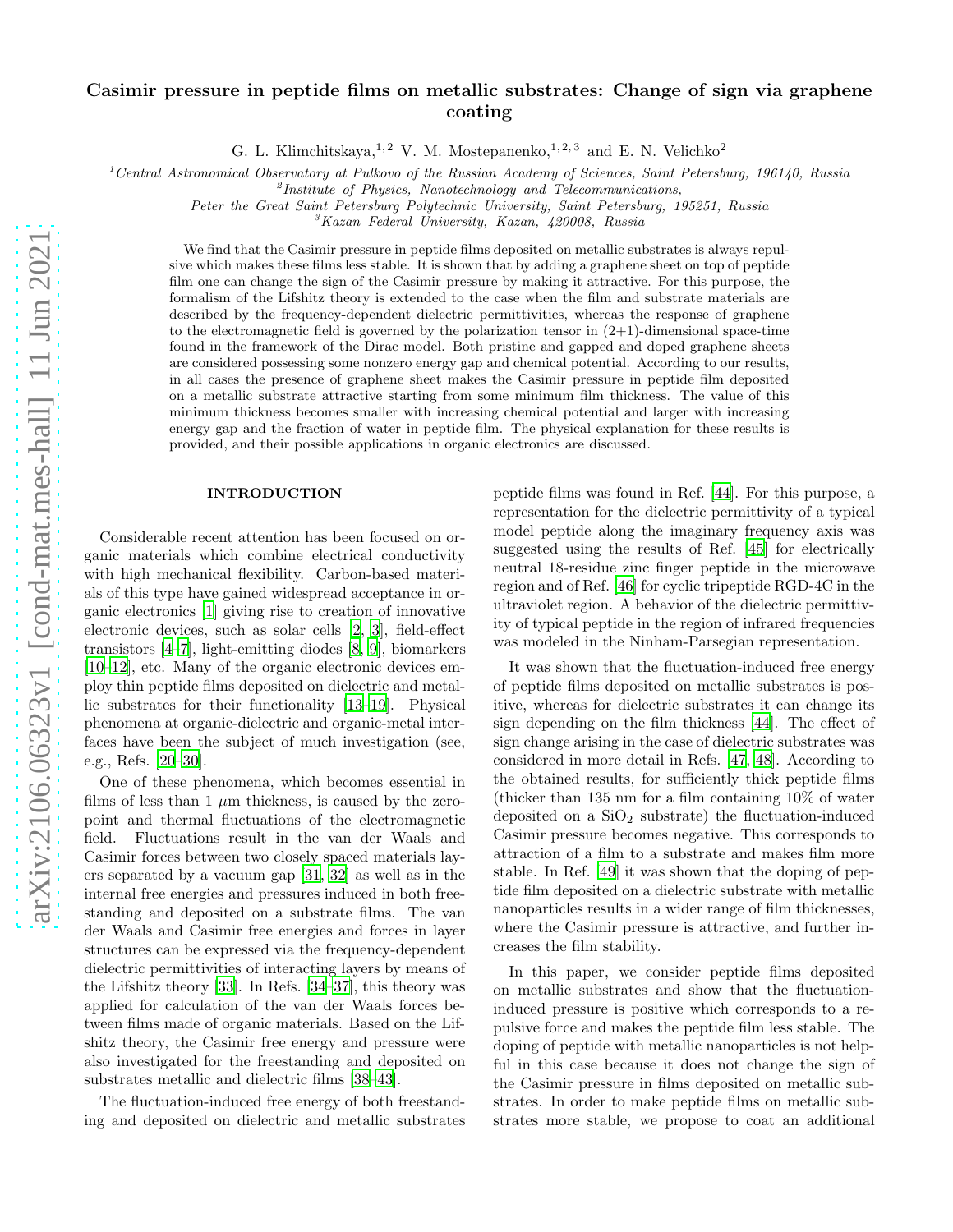graphene sheet on top of peptide film.

The fluctuation-induced Casimir pressure in a material layer sandwiched between a sufficiently thick metallic plate and a graphene sheet has not been investigated so far. This is a familiar three-layer system where, however, one layer is two-dimensional. Because of this, the Lifshitz formula for the Casimir pressure should contain the standard reflection coefficients on the boundary surface between peptide and metal (which are expressed via the respective dielectric permittivities) and more sophisticated ones on the boundary between peptide and graphene (which also depend on the polarization tensor of graphene [\[50\]](#page-9-14)). Here, we present the necessary formalism describing this system based on the first principles of quantum electrodynamics at nonzero temperature.

Using the developed formalism, we have calculated the Casimir pressure in pure peptide films and in peptide films containing different fractions of water sandwiched between an Au substrate and a graphene sheet with various values of the energy gap or chemical potential. It is shown that the coating by a pristine graphene sheet on top of pure peptide film makes the Casimir pressure in this film negative for film thicknesses exceeding 211.7 nm. In so doing, for graphene with a nonzero chemical potential the Casimir pressure becomes attractive starting from smaller film thicknesses whereas for graphene with a nonzero energy gap the same goal is reached for thicker films.

Special attention is devoted to the most realistic case when a peptide film contains some fraction of water and a graphene sheet is characterized by the nonzero energy gap and chemical potential. It is shown that in all cases the Casimir pressure in peptide film becomes attractive for film thicknesses exceeding some definite value wherein the pressure vanishes. This value depends on the fraction of water in the film and on the values of the energy gap and chemical potential of a graphene sheet. It is smaller for peptide films with smaller fraction of water, larger chemical potential and smaller energy gap of graphene. By contrast, for larger fraction of water, smaller chemical potential and larger energy gap of graphene the value of film thickness, such that the Casimir pressure takes zero value, increases.

The obtained results could be useful for prospective devices of organic electronics with further reduced dimensions to ensure their stability.

The paper is organized as follows. In Sec. II, the general formalism is presented allowing calculation of the Casimir pressure in thin film sandwiched between a metallic plate and a graphene sheet. Section III is devoted to an impact of graphene coating on the Casimir pressure in pure (dried) peptide film. The most realistic case of peptide films containing some fraction of water and graphene films possessing the nonzero energy gap and chemical potential is considered in Sec. IV. Section V presents our conclusions and a discussion.

## FORMALISM FOR THE CASIMIR PRESSURE IN A FILM SANDWICHED BETWEEN METALLIC PLATE AND GRAPHENE SHEET

We consider the Casimir pressure in a peptide film of thickness a characterized by the frequency-dependent dielectric permittivity  $\varepsilon^{(1)}(\omega)$  deposited on metallic substrate with the dielectric permittivity  $\varepsilon^{(2)}(\omega)$ . The sheet of graphene possessing the energy gap  $\Delta$  and chemical potential  $\mu$  is coated on the top of peptide film. This system is kept at temperature  $T$  in thermal equilibrium with the environment.

For the purpose of numerical computations, it is convenient to use the dimensionless variables

$$
\zeta_l = \frac{2a\xi_l}{c}, \quad y = 2a\left(k_{\perp}^2 + \frac{\xi_l^2}{c^2}\right)^{1/2},\tag{1}
$$

where  $\xi_l = 2\pi k_B T l/\hbar$  are the Matsubara frequencies,  $k_B$ is the Boltzmann constant, and  $k_{\perp}$  is the projection of the wave vector on the plane of a film (which is perpendicular to the Casimir force).

Then, the Casimir pressure in a peptide film is given by the Lifshitz formula [\[31](#page-9-1)[–33](#page-9-3)]

<span id="page-1-0"></span>
$$
P(a,T) = -\frac{k_B T}{8\pi a^3} \sum_{l=0}^{\infty} ' \int_{\zeta_l}^{\infty} y k^{(1)}(\zeta_l, y) dy \qquad (2)
$$

$$
\times \sum_{\kappa} \frac{1}{\left[ R_{\kappa}(\zeta_l, y) r_{\kappa}^{(1.2)}(\zeta_l, y) \right]^{-1} e^{k^{(1)}(\zeta_l, y)} - 1},
$$

where

$$
k^{(n)}(\zeta_l, y) = \left[ y^2 + (\varepsilon_l^{(n)} - 1)\zeta_l^2 \right]^{1/2}, \tag{3}
$$

 $\varepsilon_l^{(n)} = \varepsilon^{(n)}(i\xi_l) = \varepsilon^{(n)}[ic\zeta_l/(2a)], n = 1, 2$  for a peptide and a substrate metal, respectively, a prime on the summation sign divides the term with  $l = 0$  by 2, and the sum in  $\kappa$  is over two polarizations of the electromagnetic field, — transverse magnetic  $(\kappa = TM)$  and transverse electric  $(\kappa = TE)$ .

The quantities  $r_{\kappa}^{(1,2)}$  and  $R_{\kappa}$  in Eq. [\(2\)](#page-1-0) are the reflection coefficients on the boundary planes between the peptide film and metallic substrate and between the peptide film and graphene sheet, respectively. Note that the metallic substrate is considered as a semispace (for this purpose its thickness should be larger than 100 nm [\[32\]](#page-9-2)).

An explicit form of the coefficients  $r_{\kappa}^{(1,2)}$  is well known. These are the familiar Fresnel reflection coefficients calculated at the pure imaginary Matsubara frequencies

<span id="page-1-1"></span>
$$
r_{\rm TM}^{(1,2)}(\zeta_l, y) = \frac{\varepsilon_l^{(2)} k^{(1)}(\zeta_l, y) - \varepsilon_l^{(1)} k^{(2)}(\zeta_l, y)}{\varepsilon_l^{(2)} k^{(1)}(\zeta_l, y) + \varepsilon_l^{(1)} k^{(2)}(\zeta_l, y)},
$$
  

$$
r_{\rm TE}^{(1,2)}(\zeta_l, y) = \frac{k^{(1)}(\zeta_l, y) - k^{(2)}(\zeta_l, y)}{k^{(1)}(\zeta_l, y) + k^{(2)}(\zeta_l, y)}.
$$
 (4)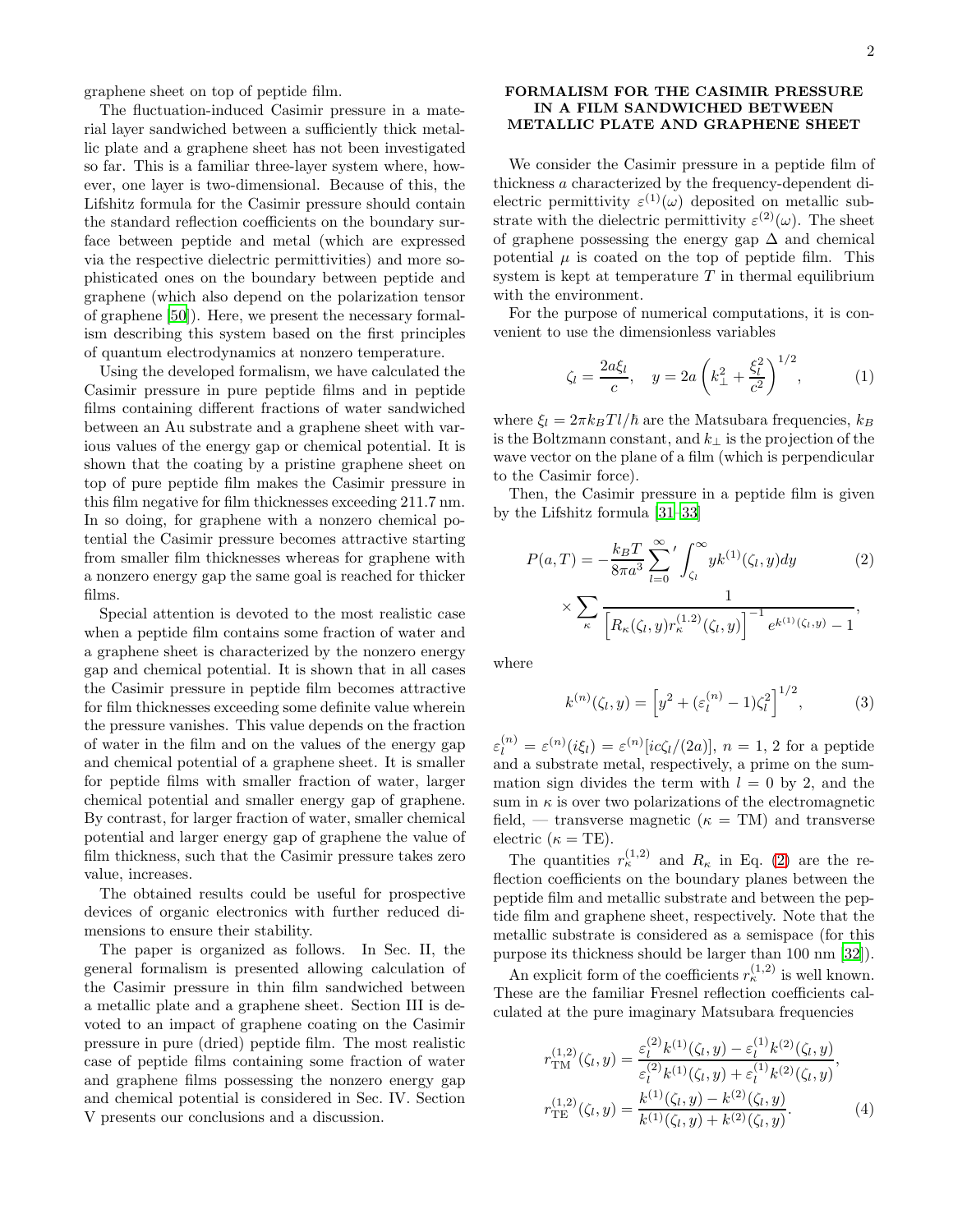The reflection coefficients  $R_{\kappa}$  on the boundary plane between peptide and graphene are more involved. If a peptide film and a graphene sheet are separated by a vacuum gap of width  $d$ , the reflection coefficient takes the form [\[32\]](#page-9-2)

<span id="page-2-0"></span>
$$
R_{\kappa}(\zeta_l, y; d) = \frac{r_{\kappa}^{(1,0)}(\zeta_l, y) + r_{\kappa}^{(\text{gr})}(\zeta_l, y)e^{-dy/a}}{1 + r_{\kappa}^{(1,0)}(\zeta_l, y)r_{\kappa}^{(\text{gr})}(\zeta_l, y)e^{-dy/a}}.
$$
(5)

Here,  $r_{\kappa}^{(1,0)}$  are the Fresnel reflection coefficients on the boundary between a peptide semispace and vacuum which are expressed via the dielectric permittivity of peptide  $\varepsilon_l^{(1)}$  $\iota^{(1)}$  as

<span id="page-2-1"></span>
$$
r_{\rm TM}^{(1,0)}(\zeta_l, y) = \frac{k^{(1)}(\zeta_l, y) - \varepsilon_l^{(1)}y}{k^{(1)}(\zeta_l, y) + \varepsilon_l^{(1)}y},
$$
  

$$
r_{\rm TE}^{(1,0)}(\zeta_l, y) = \frac{k^{(1)}(\zeta_l, y) - y}{k^{(1)}(\zeta_l, y) + y}.
$$
 (6)

 $(1)$ 

The reflection coefficients  $r_{\kappa}^{(\text{gr})}$  in Eq. [\(5\)](#page-2-0) are on a freestanding in vacuum graphene sheet. These are the non-Fresnel coefficients whose exact form is expressed in the framework of the Dirac model [\[51](#page-9-15)] via the polarization tensor of graphene in  $(2+1)$ -dimensional space-time

$$
\Pi_{mn}(i\xi_l, k_\perp, T, \Delta, \mu) \equiv \Pi_{mn,l}(k_\perp, T, \Delta, \mu) \tag{7}
$$

or, in the dimensionless form,

$$
\tilde{\Pi}_{mn,l}(y,T,\Delta,\mu) = \frac{2a}{\hbar} \Pi_{mn,l}(k_{\perp},T,\Delta,\mu),\qquad(8)
$$

where  $m, n = 0, 1, 2$ .

The explicit expressions for the coefficients  $r_{\kappa}^{(\text{gr})}$  are the following (see Refs. [\[52,](#page-9-16) [53\]](#page-9-17) and also Refs. [\[54](#page-9-18), [55](#page-9-19)]

where the dimensionless quantities are used):

<span id="page-2-2"></span>
$$
r_{\rm TM}^{(\rm gr)}(\zeta_l, y) = \frac{y \tilde{\Pi}_{00,l}(y, T, \Delta, \mu)}{y \tilde{\Pi}_{00,l}(y, T, \Delta, \mu) + 2(y^2 - \zeta_l^2)},
$$
  

$$
r_{\rm TE}^{(\rm gr)}(\zeta_l, y) = -\frac{\tilde{\Pi}_l(y, T, \Delta, \mu)}{\tilde{\Pi}_l(y, T, \Delta, \mu) + 2y(y^2 - \zeta_l^2)},
$$
 (9)

where the quantity

$$
\tilde{\Pi}_l(y, T, \Delta, \mu) \equiv (y^2 - \zeta_l^2) \text{tr} \tilde{\Pi}_{mn,l}(y, T, \Delta, \mu) \n- y^2 \tilde{\Pi}_{00,l}(y, T, \Delta, \mu)
$$
\n(10)

is expressed via the tensor trace  $\text{tr}\tilde{\Pi}_{mn,l} \equiv \tilde{\Pi}_{m,l}^m$ .

Before presenting the exact expressions for the components of the polarization tensor, we conclude that the reflection coefficients  $R_{\kappa}$  entering Eq. [\(2\)](#page-1-0) are obtained from Eq. [\(5\)](#page-2-0) in the limiting case  $d \to 0$ :

<span id="page-2-4"></span>
$$
R_{\kappa}(\zeta_l, y) = \lim_{d \to 0} R_{\kappa}(\zeta_l, y; d)
$$
  
= 
$$
\frac{r_{\kappa}^{(1,0)}(\zeta_l, y) + r_{\kappa}^{(\text{gr})}(\zeta_l, y)}{1 + r_{\kappa}^{(1,0)}(\zeta_l, y) r_{\kappa}^{(\text{gr})}(\zeta_l, y)},
$$
(11)

where  $r_{\kappa}^{(1,0)}$  and  $r_{\kappa}^{(\text{gr})}$  are defined in Eqs. [\(6\)](#page-2-1) and [\(9\)](#page-2-2), respectively.

It only remains to present the expressions for  $\tilde{\Pi}_{00,l}$  and  $\tilde{\Pi}_l$ . We write out these expressions in the form allowing immediate analytic continuation over the entire plane of complex frequencies [\[56,](#page-9-20) [57](#page-9-21)] and use the dimensionless quantities [\[54,](#page-9-18) [55\]](#page-9-19).

We start with the case  $l = 0$ . In this case the exact expressions for  $\tilde{\Pi}_{00,0}$  and  $\tilde{\Pi}_{0}$  are given by [\[54,](#page-9-18) [55\]](#page-9-19)

<span id="page-2-3"></span>
$$
\tilde{\Pi}_{00,0}(y,T,\Delta,\mu) = \frac{\alpha y}{\tilde{v}_F} \Psi(D_0) + \frac{16\alpha}{\tilde{v}_F^2} \frac{ak_B T}{\hbar c} \ln \left[ \left( e^{\frac{\mu}{k_B T}} + e^{-\frac{\Delta}{2k_B T}} \right) \left( e^{-\frac{\mu}{k_B T}} + e^{-\frac{\Delta}{2k_B T}} \right) \right] \n- \frac{4\alpha y}{\tilde{v}_F} \int_{D_0}^{\sqrt{1+D_0^2}} du w_0(u,y,T,\mu) \frac{1-u^2}{(1-u^2+D_0^2)^{1/2}},
$$
\n
$$
\tilde{\Pi}_0(y,T,\Delta,\mu) = \alpha \tilde{v}_F y^3 \Psi(D_0) + 4\alpha \tilde{v}_F y^3 \int_{D_0}^{\sqrt{1+D_0^2}} du w_0(u,y,T,\mu) \frac{-u^2+D_0^2}{(1-u^2+D_0^2)^{1/2}}.
$$
\n(12)

Here, the following notations are introduced:

<span id="page-2-5"></span>
$$
\Psi(x) = 2[x + (1 - x^2) \arctan x^{-1}],
$$
  
\n
$$
w_l(u, y, T, \mu) = \frac{1}{e^{B_l u + \frac{\mu}{k_B T}} + 1} + \frac{1}{e^{B_l u - \frac{\mu}{k_B T}} + 1},
$$
  
\n
$$
B_l = B_l(y, T) = \frac{\hbar c}{4a k_B T} p_l(y),
$$
  
\n
$$
D_l = D_l(y) = \frac{2a\Delta}{\hbar c p_l(y)},
$$
  
\n
$$
p_l(y) = \left[\tilde{v}_F^2 y^2 + (1 - \tilde{v}_F^2) \zeta_l^2\right]^{1/2},
$$
\n(13)

and  $\tilde{v}_F = v_F/c \approx 1/300$ ,  $\alpha = e^2/(\hbar c) \approx 1/137$  are the dimensionless Fermi velocity for graphene and the fine structure constant, respectively.

Now we consider the expressions for  $\tilde{\Pi}_{00,l}$  and  $\tilde{\Pi}_l$  with  $l \geq 1$ . In this case it is unnecessary to use rather cumbersome exact formulas because at  $T = 300$  K and film thicknesses  $a > 50$  nm it holds  $\zeta_l \gg \tilde{v}_F$  for all  $l \geq 1$ . As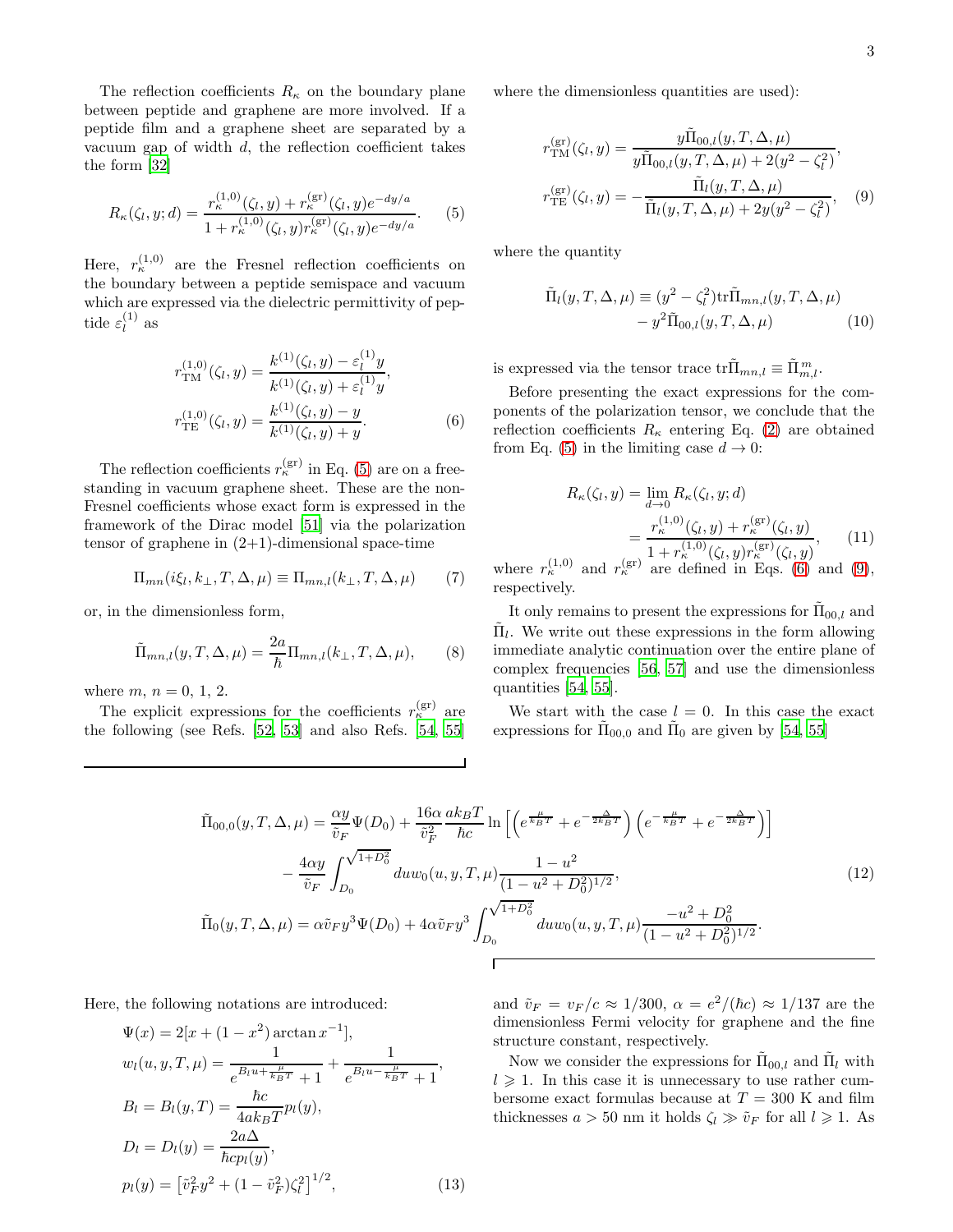a result [\[54,](#page-9-18) [55,](#page-9-19) [58\]](#page-9-22)

<span id="page-3-0"></span>
$$
\tilde{\Pi}_{00,l}(y,T,\Delta,\mu) \approx \frac{\alpha(y^2 - \zeta_l^2)}{\zeta_l} \left[ \Psi(\Delta_l) + \tilde{Y}_l(y,T,\Delta,\mu) \right],
$$
\n(14)  
\n
$$
\tilde{\Pi}_l(y,T,\Delta,\mu) \approx \alpha \zeta_l(y^2 - \zeta_l^2) \left[ \Psi(\Delta_l) + \tilde{Y}_l(y,T,\Delta,\mu) \right],
$$

where  $\Delta_l = 2a\Delta/(\hbar c \zeta_l)$  and the quantity  $\tilde{Y}_l$  is defined as

<span id="page-3-1"></span>
$$
\tilde{Y}_l(y, T, \Delta, \mu) = 2 \int_{\Delta_l}^{\infty} du w_l(u, y, T, \mu) \frac{u^2 + \Delta_l^2}{u^2 + 1} \qquad (15)
$$
\n
$$
\approx 2 \int_{0}^{\infty} du \left( \frac{1}{\frac{-du + \mu}{u}} + \frac{1}{\frac{-du - \mu}{u}} \right) \frac{u^2 + \Delta_l^2}{u^2 + 1}.
$$

$$
\approx 2 \int_{\Delta_l} du \left( \frac{1}{e^{\pi l u + \frac{\mu}{k_B T}} + 1} + \frac{1}{e^{\pi l u - \frac{\mu}{k_B T}} + 1} \right) \frac{u + \Delta_l}{u^2 + 1}.
$$

In the last equation, we have taken into account that the major contribution to Eq. [\(2\)](#page-1-0) is given by  $y \sim 1$ . Computations show [\[58\]](#page-9-22) that Eqs. [\(14\)](#page-3-0) and [\(15\)](#page-3-1) lead to less than 0.02% relative error in the obtained Casimir pressures.

The reflection coefficients (9) on a graphene sheet with  $l = 0$  are simplified to

<span id="page-3-2"></span>
$$
r_{\rm TM}^{\rm (gr)}(0, y) = \frac{\tilde{\Pi}_{00,0}(y, T, \Delta, \mu)}{\tilde{\Pi}_{00,0}(y, T, \Delta, \mu) + 2y},
$$
  

$$
r_{\rm TE}^{\rm (gr)}(0, y) = -\frac{\tilde{\Pi}_{0}(y, T, \Delta, \mu)}{\tilde{\Pi}_{0}(y, T, \Delta, \mu) + 2y^{3}},
$$
(16)

where  $\tilde{\Pi}_{00,0}$  and  $\tilde{\Pi}_{0}$  are defined in Eq. [\(12\)](#page-2-3).

By putting  $l = 0$  in Eq. [\(6\)](#page-2-1), one obtains

<span id="page-3-3"></span>
$$
r_{\rm TM}^{(1,0)}(0,y) = \frac{1 - \varepsilon_0^{(1)}}{1 + \varepsilon_0^{(1)}}, \quad r_{\rm TE}^{(1,0)}(0,y) = 0. \tag{17}
$$

Substituting Eqs.  $(16)$  and  $(17)$  in Eq.  $(11)$ , we arrive at

<span id="page-3-4"></span>
$$
R_{\rm TM}(0, y) = \frac{\tilde{\Pi}_{00,0}(y, T, \Delta, \mu) + y(1 - \varepsilon_0^{(1)})}{\tilde{\Pi}_{00,0}(y, T, \Delta, \mu) + y(1 + \varepsilon_0^{(1)})},
$$
  
\n
$$
R_{\rm TE}(0, y) = r_{\rm TE}^{(\rm gr)}(0, y). \tag{18}
$$

For all  $l \geq 1$  the reflection coefficients [\(11\)](#page-2-4) are obtained with the help of Eqs.  $(6)$ ,  $(9)$ , and  $(14)$ 

<span id="page-3-5"></span>
$$
R_{\rm TM}(\zeta_l, y) = \frac{k^{(1)}(\zeta_l, y) \{ \alpha [\Psi(\Delta_l) + \tilde{Y}_l] y + \zeta_l \} - \varepsilon_l^{(1)} \zeta_l y}{k^{(1)}(\zeta_l, y) \{ \alpha [\Psi(\Delta_l) + \tilde{Y}_l] y + \zeta_l \} + \varepsilon_l^{(1)} \zeta_l y},
$$
  

$$
R_{\rm TE}(\zeta_l, y) = \frac{k^{(1)}(\zeta_l, y) - y - \alpha [\Psi(\Delta_l) + \tilde{Y}_l] \zeta_l}{k^{(1)}(\zeta_l, y) + y + \alpha [\Psi(\Delta_l) + \tilde{Y}_l] \zeta_l},
$$
(19)

where  $\Psi(\Delta_l)$  and  $\tilde{Y}_l$  are defined in Eqs. [\(13\)](#page-2-5) and [\(15\)](#page-3-1).

Now that we have presented the required formalism, the Casimir pressure in a peptide film can be computed by Eq.  $(2)$  using the reflection coefficients  $(4)$ ,  $(18)$  and [\(19\)](#page-3-5). Calculations of this kind are performed in the next sections for different parameters of a peptide film and a graphene sheet.

#### IMPACT OF GRAPHENE COATING ON THE CASIMIR PRESSURE IN DRIED PEPTIDE FILMS

In this section, we consider a somewhat idealized situation when the film is made of pure dried peptide, which does not contain water, and graphene is pristine or is characterized either by some nonzero chemical potential  $\mu$  or by a nonzero energy gap  $\Delta$ .

In the absence of graphene, the Casimir free energy of peptide films (both dried and containing some fraction Φ of water) deposited on an Au substrate was found in Ref. [\[44](#page-9-8)]. For this purpose, by combining available information about the optical properties of two closely similar peptides in different frequency regions (see Sec. I), the values of dielectric permittivities of typical peptides  $\varepsilon_l^{(1)}$ l containing the fractions of water  $\Phi = 0, 0.1, 0.25, \text{ and } 0.4$ were found at the pure imaginary Matsubara frequencies  $i\xi_0 = 0, i\xi_1, i\xi_2, \ldots, i\xi_{30}$  (see Fig. 2 of Ref. [\[44\]](#page-9-8)). These values are used in all computations below. It was shown [\[44\]](#page-9-8) that the Casimir free energy of peptide films with any  $\Phi$  on an Au substrate is positive and decreases with increasing film thickness.

We begin with similar computations for the Casimir pressure performed by using Eq. [\(2\)](#page-1-0) where in the absence of graphene one should put  $r_{\kappa}^{(\text{gr})}(\zeta_l, y) = 0$  in Eq. [\(11\)](#page-2-4) so that

$$
R_{\kappa}(\zeta_l, y) = r_{\kappa}^{(1,0)}(\zeta_l, y), \qquad (20)
$$

where  $r_{\kappa}^{(1,0)}$  is defined in Eq. [\(6\)](#page-2-1).

To compute the Casimir pressere in peptide film deposited on an Au substrate, one also needs the values of dielectric permittivity of Au,  $\varepsilon_l^{(2)}$  $\binom{2}{l}$ , at the imaginary Matsubara frequencies. These are usually found by using the optical data for the complex index of refraction of Au [\[59\]](#page-9-23) extrapolated down to zero frequency and the Kramers-Kronig relations [\[32\]](#page-9-2). It has been known that in calculations of the Casimir force between metallic plates through a vacuum gap an extrapolation of the optical data was made by means of either the dissipative Drude model or dissipationless plasma model with diverged results. In so doing, contrary to expectations, theoretical results using the plasma model extrapolation were confirmed experimentally and using the Drude model extrapolation were experimentally excluded [\[32](#page-9-2), [60](#page-9-24), [61](#page-9-25)] (see also recent Ref. ([\[62](#page-10-0)]). This is known as the Casimir puzzle [\[63\]](#page-10-1).

In our case, however, both extrapolations lead to coinciding results because the TE reflection coefficient on the boundary plane between peptide and vacuum vanishes at zero frequency. In the presence of a graphene sheet on top of peptide film both extrapolations lead to almost coinciding results because the TE reflection coefficient on the boundary between graphene and vacuum at zero frequency is very small.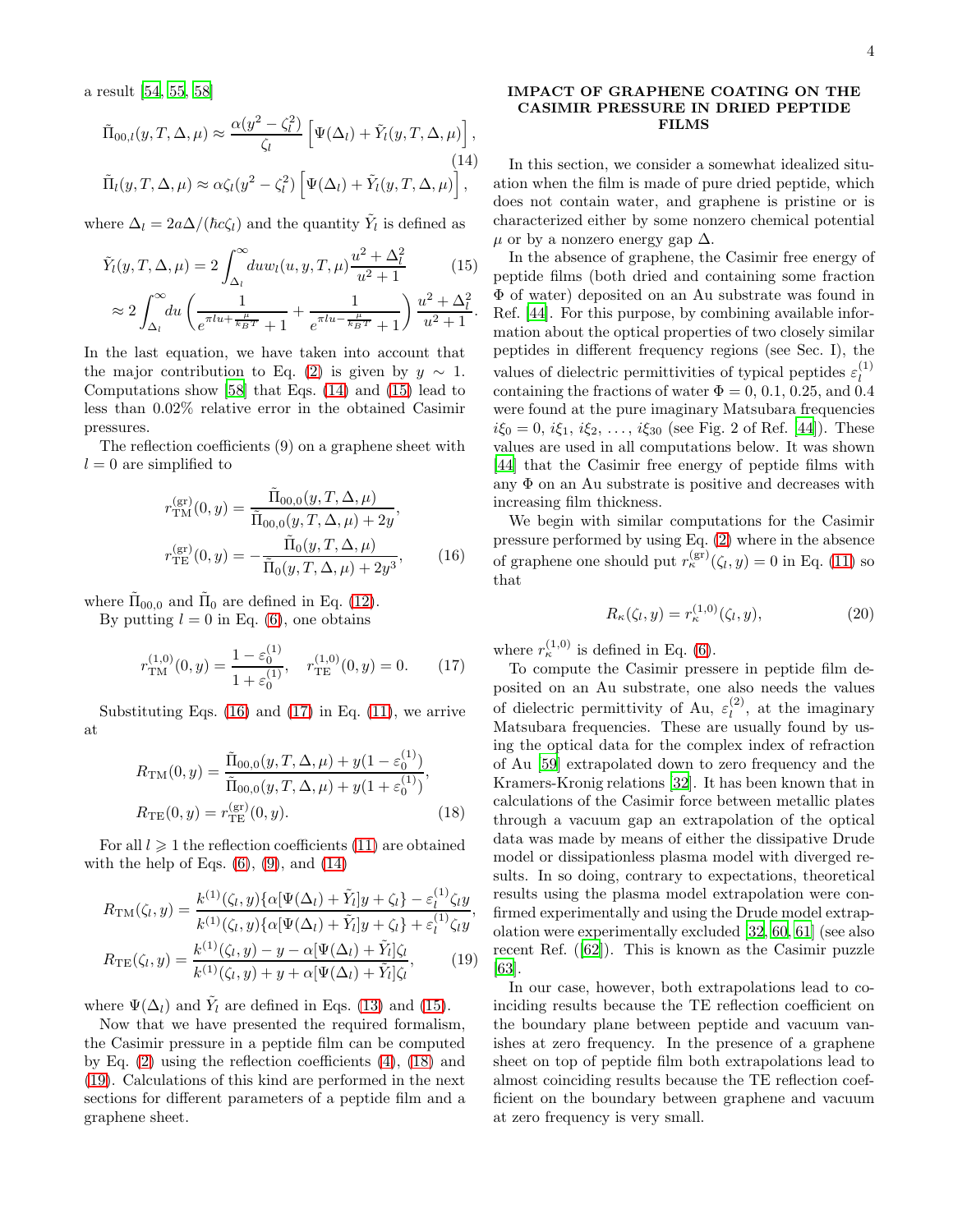In Fig. [1,](#page-4-0) we present in the logarithmic scale computational results for the Casimir pressure in peptide films deposited on Au substrate as the functions of film thickness at room temperature  $T = 300$  K. The four lines from bottom to top are for the dried films and for films containing  $\Phi = 0.1, 0.25,$  and 0.4 volume fractions of water. In the inset, the region of film thicknesses from 100 to 200 nm is shown in a uniform scale. It is seen that in all cases the Casimir pressure remains positive, i.e., the Casimir force is repulsive. Thus, the effects of electromagnetic fluctuations make peptide coating less stable.

As is seen in Fig. [1,](#page-4-0) the Casimir pressure decreases with increasing film thickness and increases with increasing fraction of water in the film. For instance, for the film of 150 nm thickness containing  $\Phi = 0, 0.1, 0.25,$ and 0.4 fractions of water the Casimir pressure is equal to 133.8, 150.6, 173.6, and 194.1 mPa, respectively. We have checked that the doping of peptide film with metallic nanoparticles which was used in order to increase film stability in the case of dielectric substrate [\[49\]](#page-9-13), is incapable to change the sign of the Casimir pressure for metallic substrates.

Now we consider an effect of graphene coating on top of a dried peptide film. We perform numerical computations of the Casimir pressure using Eqs. [\(2\)](#page-1-0), [\(4\)](#page-1-1), [\(18\)](#page-3-4), and [\(19\)](#page-3-5) for the cases of pristine graphene which is gapless ( $\Delta = 0$ ) and undoped ( $\mu = 0$ ) and also for graphene characterized either by some nonzero value of  $\Delta$  (but undoped) or by some nonzero value of  $\mu$  (but gapless).

In Fig. [2\(](#page-4-1)a,b) the computational results for the Casimir pressure in graphene-coated dried peptide film are shown as functions of the film thickness by the bottom, middle, and top solid lines for graphene coatings with  $(\mu =$ 



<span id="page-4-0"></span>FIG. 1: The Casimir pressure in peptide films containing  $\Phi = 0, 0.1, 0.25,$  and 0.4 fractions of water deposited on an Au substrate are shown as functions of film thickness in a logarithmic scale by the four lines from bottom to top, respectively, at  $T = 300$  K. In the inset, the region of smaller film thicknesses is shown in a uniform scale.

0.25 eV,  $\Delta = 0$ ,  $(\mu = \Delta = 0)$ , and  $(\mu = 0, \Delta = 0.1 \text{ eV})$ , respectively, at  $T = 300$  K in the regions of film thickness (a) from 100 to 180 nm and (b) from 180 to 500 nm. The dashed line reproduces the computational results obtained for a dried peptide film without graphene coating (see the bottom line in Fig. [1\)](#page-4-0). The chosen values of  $\mu$  and  $\Delta$  are typical for graphene sheets deposited on a substrate [\[64](#page-10-2)].

From Fig.  $2(a,b)$ , it is seen that the presence of a graphene coating strongly affects the Casimir pressure in peptide film. For films of any thickness, this pressure becomes much smaller than in the absence of graphene coating. At some film thickness  $a_0$  the Casimir pressure vanishes and changes its sign from positive to negative for thicker films. This happens at  $a_0 = 268.5$  nm for the graphene coating with  $\mu = 0, \Delta = 0.1$  eV and at  $a_0 = 211.7$  nm for a pristine graphene [see the top and middle lines in Fig. [2\(](#page-4-1)b)]. For graphene with  $\mu = 0.25$  eV,  $\Delta = 0$  [the bottom lines in Fig. [2\(](#page-4-1)a,b)] we have  $a_0 < 100$  nm.

In all cases the presence of graphene coating leads to attractive Casimir forces for sufficiently thick peptide films and, thus, contribute to the film stability. In doing so an increase of  $\mu$  results in larger magnitudes of the negative Casimir pressures over the wider region of film thicknesses, as compared to the case of pristine graphene, whereas an increase of  $\Delta$  leads to smaller in magnitude negative pressures than for a pristine graphene and for



<span id="page-4-1"></span>FIG. 2: The Casimir pressure in dried peptide film deposited on an Au substrate and coated by a graphene sheet with  $(\mu =$ 0.25 eV,  $\Delta = 0$ ,  $(\mu = \Delta = 0)$ , and  $(\mu = 0, \Delta = 0.1 \text{ eV})$  are shown as functions of film thickness by the three solid lines from bottom to top, respectively, at  $T = 300$  K in the regions of film thickness (a) from 100 to 180 nm and (b) from 180 to 500 nm. The dashed line shows the Casimir pressure in the absence of a graphene layer.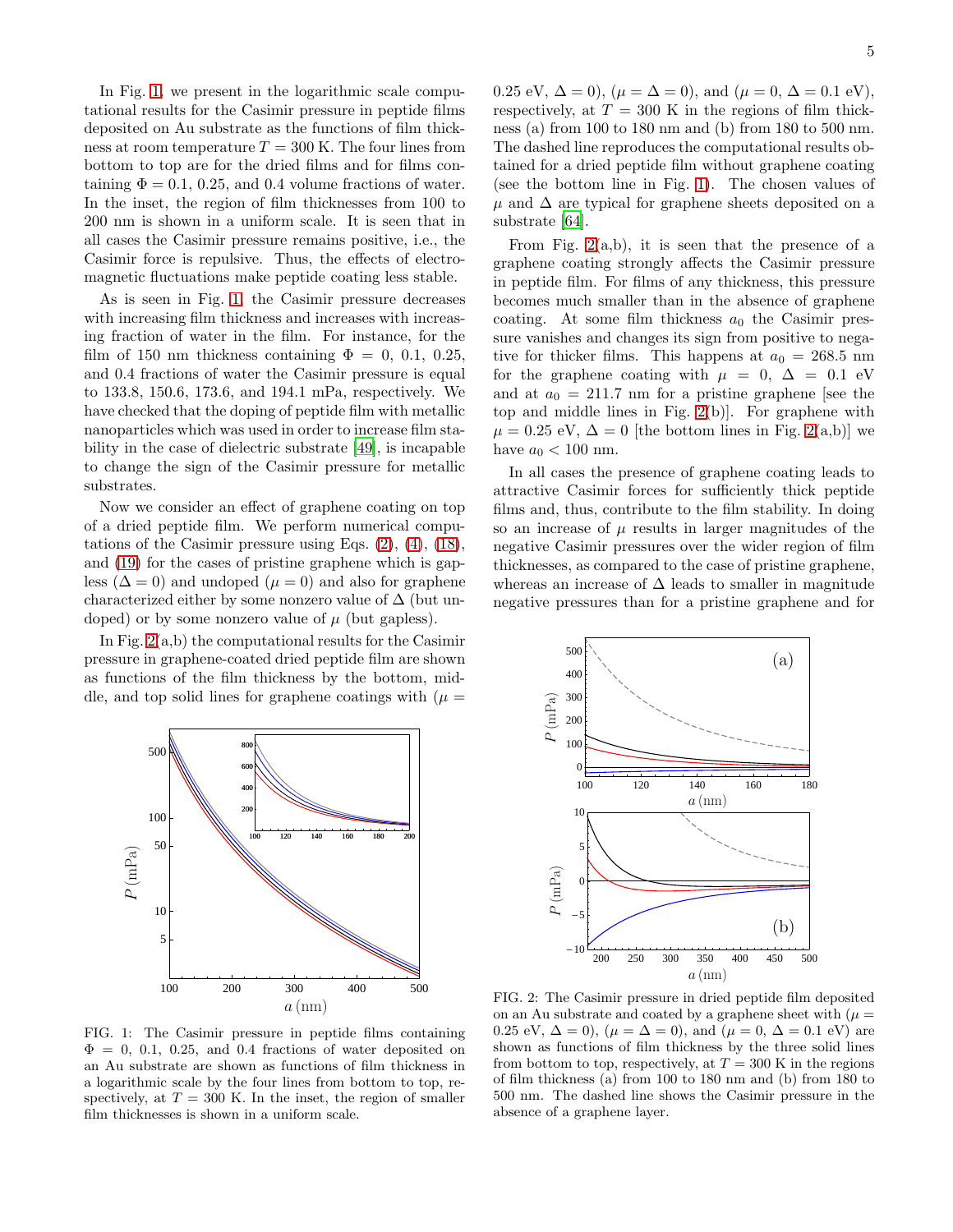thicker films. As an example, for a peptide film of 150 nm thickness the Casimir pressure is equal to 133.8 mPa in the absence of a graphene sheet [see Fig. [1](#page-4-0) and the dashed line in Fig. [2\(](#page-4-1)a)] but to 24.24, 12.35, and  $-13.04$  mPa in the presence of graphene sheets with  $(\mu = 0, \Delta = 0.1 \text{ eV})$ ,  $(\mu = \Delta = 0)$ , and  $(\mu = 0.25 \text{ eV}, \Delta = 0)$ , respectively (see the top, middle and bottom solid lines in Fig.  $2(a)$ .

In the end of this section, we compute the value of  $a_0$ , where the Casimir pressure in dried peptide film vanishes, as a function of the chemical potential of a graphene sheet for different values of its energy gap. The computational results are shown in Fig. [3](#page-5-0) by the four lines from bottom to top for  $\Delta = 0, 0.1, 0.15,$  and  $0.2$  eV, respectively. As is seen in Fig. [3,](#page-5-0) with increasing  $\mu$  the quantity  $a_0$  decreases. However, an increase of  $\Delta$ , especially at small  $\mu$ , results in significant increase of  $a_0$ . These results are in agreement with Fig.  $2(a,b)$  and show that although graphene coating increases the stability of peptide film deposited on a metallic substrate, nonzero values of the chemical potential and the energy gap of graphene influence on this stability in the opposite directions by increasing and decreasing it, respectively.



<span id="page-5-0"></span>FIG. 3: The thicknesses of dried peptide films deposited on an Au substrate and coated by a graphene sheet such that the Casimir pressure in the film computed at  $T = 300$  K vanishes are shown as functions of graphene chemical potential by the four lines from bottom to top for the values of graphene energy gap  $\Delta = 0$ , 0.1, 0.15, and 0.2 eV, respectively.

### THE CASE OF DOPED AND GAPPED GRAPHENE COATINGS

In this section, we present the results of numerical computations of the Casimir pressure in a graphene-coated peptide film deposited on an Au substrate in the most realistic case when peptide contains some fraction of water whereas graphene is characterized by nonzero values of both the energy gap and chemical potential.

Computations are again performed by Eq. [\(2\)](#page-1-0) where the reflection coefficients are presented in Eqs. [\(4\)](#page-1-1), [\(18\)](#page-3-4) and [\(19\)](#page-3-5). First we consider the peptide film containing  $\Phi = 0.1$  fraction of water. The computational results for the Casimir pressure [\(2\)](#page-1-0) at  $T = 300$  K are presented

by the pairs of lines labeled 1 and 2 as functions of film thickness in the region (a) from 150 to 250 nm and (b) from 250 to 600 nm. The lines in the pair labeled 1 are computed for graphene sheets with  $\mu = 0.02$  eV and the lines in the pair labeled  $2$  — for graphene sheet with  $\mu = 0.25$  eV. In each pair, the bottom line is for graphene with  $\Delta = 0.1$  eV and the top line is for graphene with  $\Delta = 0.2$  eV. Note that graphene coating with relatively low chemical potential  $\mu = 0.02$  eV was used in the first experiment on measuring the Casimir interaction in graphene systems [\[65\]](#page-10-3). The results of this experiment were found in good agreement with theoretical predictions using the polarization tensor of graphene [\[50\]](#page-9-14).

Figure [4](#page-5-1) allows to trace the joint impact of nonzero energy gap and chemical potential on the Casimir pressure in peptide film containing 10% of water. The pair of lines labeled 1 is always above the pair labeled 2 because it is computed for smaller chemical potential. Taking into account that in each pair the top line is computed with a larger value of the energy gap, it is again seen that an increase of the chemical potential and the energy gap act on the Casimir pressure in opposite directions. If to compare the pairs of lines labeled 1 and 2, it is seen also that with increasing  $\mu$  an impact of the energy gap on the Casimir pressure is considerably reducing.



<span id="page-5-1"></span>FIG. 4: The Casimir pressures in peptide film containing 10% of water deposited on an Au substrate and coated with a graphene sheet are shown as functions of film thickness by the pairs of lines labeled 1 and 2 for the chemical potential of graphene equal to 0.02 and 0.25 eV, respectively, at  $T = 300$  K in the regions of film thickness (a) from 150 to 250 nm and (b) from 250 to 600 nm. In each pair, the bottom and top lines are for graphene with the energy gap equal to 0.1 and 0.2 eV, respectively.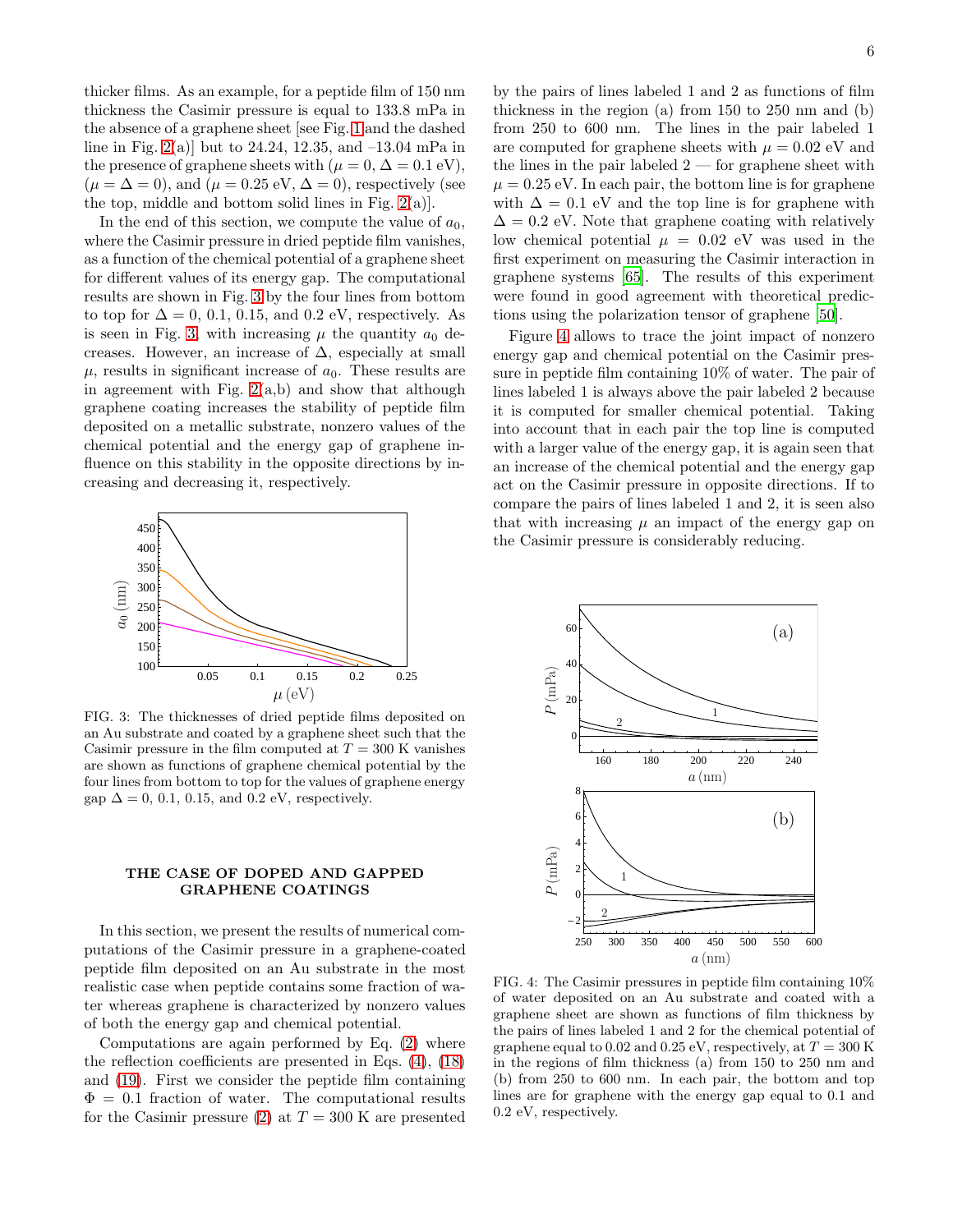As is seen in Fig. [4\(](#page-5-1)a), the lines of the pair labeled 2 (graphene coating with  $\mu = 0.25$  eV) intersect the a axis for the film thicknesses  $a_0 = 176.4$  nm (graphene coating with  $\Delta = 0.1$  eV) and  $a_0 = 190.2$  nm (graphene coating with  $\Delta = 0.2$  eV). For thicker peptide films coated with graphene sheets the Casimir pressure becomes negative which corresponds to attraction. For graphene coating with  $\mu = 0.02$  eV this happens for larger film thicknesses. From Fig. [4\(](#page-5-1)b) it is seen that the bottom and top lines of the pair labeled 1 (graphene coatings with  $\Delta = 0.1$ ) and 0.2 eV, respectively) intersect the a axis for the film thicknesses  $a_0 = 321$  and 493 nm, respectively. Only for thicker films the Casimir pressure becomes attractive in this case.

These results can be compared with those presented in Fig. [3](#page-5-0) for a dried peptide film. From Fig. [3](#page-5-0) it follows that for  $\mu = 0.25$  eV the values of  $a_0 < 100$  nm for any  $0 \le \Delta \le 0.2$  eV. For  $\mu = 0.02$  eV from Fig. [3](#page-5-0) it is seen that  $a_0 = 249.4$  nm for a graphene sheet with  $\Delta = 0.1$  eV and 419.0 nm for a graphene sheet with  $\Delta = 0.2$  eV. Thus, in all cases an addition of 10% of water to a peptide film substantially increases the minimum film thickness such that the Casimir pressure in it becomes attractive due to graphene coating.

For comparison purposes, we present the values of the Casimir pressure  $P$  (mPa) in peptide film of 150 nm thickness coated by graphene sheets with different values of  $\mu$  and  $\Delta$ . The obtained pressures are the following: 39.84 (for  $\mu = 0.02$  eV,  $\Delta = 0.1$  eV), 71.10 (for  $\mu = 0.02$  eV,  $\Delta = 0.2$  eV), 5.608 (for  $\mu = 0.25$  eV,  $\Delta = 0.1$  eV), and 8.657 (for  $\mu = 0.25$  eV,  $\Delta = 0.2$  eV). It is seen that an increase of  $\Delta$  with constant  $\mu$  increases the value of the Casimir pressure whereas an increase of  $\mu$  with a constant  $\Delta$  decreases it in agreement with the previously obtained results.

Next we consider the Casimir pressure in peptide film containing  $\Phi = 0.25$  fraction of water. Numerical computations were performed in the same way and using the same parameters of a graphene sheet as discussed above in the case  $\Phi = 0.1$ . The computational results are presented in Fig.  $5(a,b)$  similarly to Fig. [4.](#page-5-1) As is seen in Fig. [5\(](#page-6-0)a), for graphene sheets with  $\mu = 0.25$  eV,  $\Delta = 0.1$  eV and  $\mu = 0.25$  eV,  $\Delta = 0.2$  eV (bottom and top lines in the pair labeled 2) the Casimir pressure vanishes for the films of thickness  $a_0 = 267.5$  and 278.7 nm, respectively.

From Fig. [5\(](#page-6-0)b) we obtain that for graphene sheets with lower doping concentration ( $\mu = 0.02$  eV) the Casimir pressure vanishes for the peptide film thicknesses  $a_0 =$ 403.2 and 581.5 nm for the energy gap of graphene sheet  $\Delta = 0.1$  and 0.2 eV, respectively (bottom and top lines in the pair labeled 1). A comparison with the previously obtained results for peptide films containing 10% of water shows that an increase of the percentage of water further increases the values of film thickness delivering zero value of the Casimir pressure by means of a graphene coating.



<span id="page-6-0"></span>FIG. 5: The Casimir pressures in peptide film containing 25% of water deposited on an Au substrate and coated with a graphene sheet are shown as functions of film thickness by the pairs of lines labeled 1 and 2 for the chemical potential of graphene equal to 0.02 and 0.25 eV, respectively, at  $T = 300$  K in the regions of film thickness (a) from 200 to 350 nm and (b) from 350 to 700 nm. In each pair, the bottom and top lines are for graphene with the energy gap equal to 0.1 and 0.2 eV, respectively.

As expected, an increase of the fraction of water in peptide film of the same thickness results in larger Casimir pressures. Thus, for a film of 150 nm thickness containing 25% of water one obtains  $P = 66.39, 98.67, 30.00,$ and 33.02 mPa for graphene coatings with  $\mu = 0.02$  eV,  $\Delta = 0.1$  eV;  $\mu = 0.02$  eV,  $\Delta = 0.2$  eV;  $\mu = 0.25$  eV,  $\Delta = 0.1$  eV; and  $\mu = 0.25$  eV,  $\Delta = 0.2$  eV, respectively (this value of film thickness is not reflected in Fig. [5](#page-6-0) aiming to illustrate the effect of change of sign of the Casimir pressure due to graphene coating).

As the last example, we consider the peptide film containing 40% of water ( $\Phi = 0.4$ ). The computational results for the Casimir pressure are presented in Fig. [6](#page-7-0) in the same way as in Figs. [4](#page-5-1) and [5.](#page-6-0) These results confirm that with increasing fraction of water in the film the change of sign in the Casimir pressure takes place for thicker films with the same parameters of graphene coating. Specifically, from Fig. [6\(](#page-7-0)a) one obtains that  $a_0 = 334.0$  nm for a graphene sheet with  $\mu = 0.25$  eV,  $\Delta = 0.1$  eV and 344.1 nm for  $\mu = 0.25$  eV,  $\Delta = 0.2$  eV (the pair of lines labeled 2). Similarly, from Fig. [6\(](#page-7-0)b) one finds  $a_0 = 468.0$  nm for  $\mu = 0.02$  eV,  $\Delta = 0.1$  eV and 662.8 nm for  $\mu = 0.02$  eV,  $\Delta = 0.2$  eV (the pair of lines labeled 1). For peptide films with  $a > a_0$  the Casimir pressure becomes attractive due to the role of graphene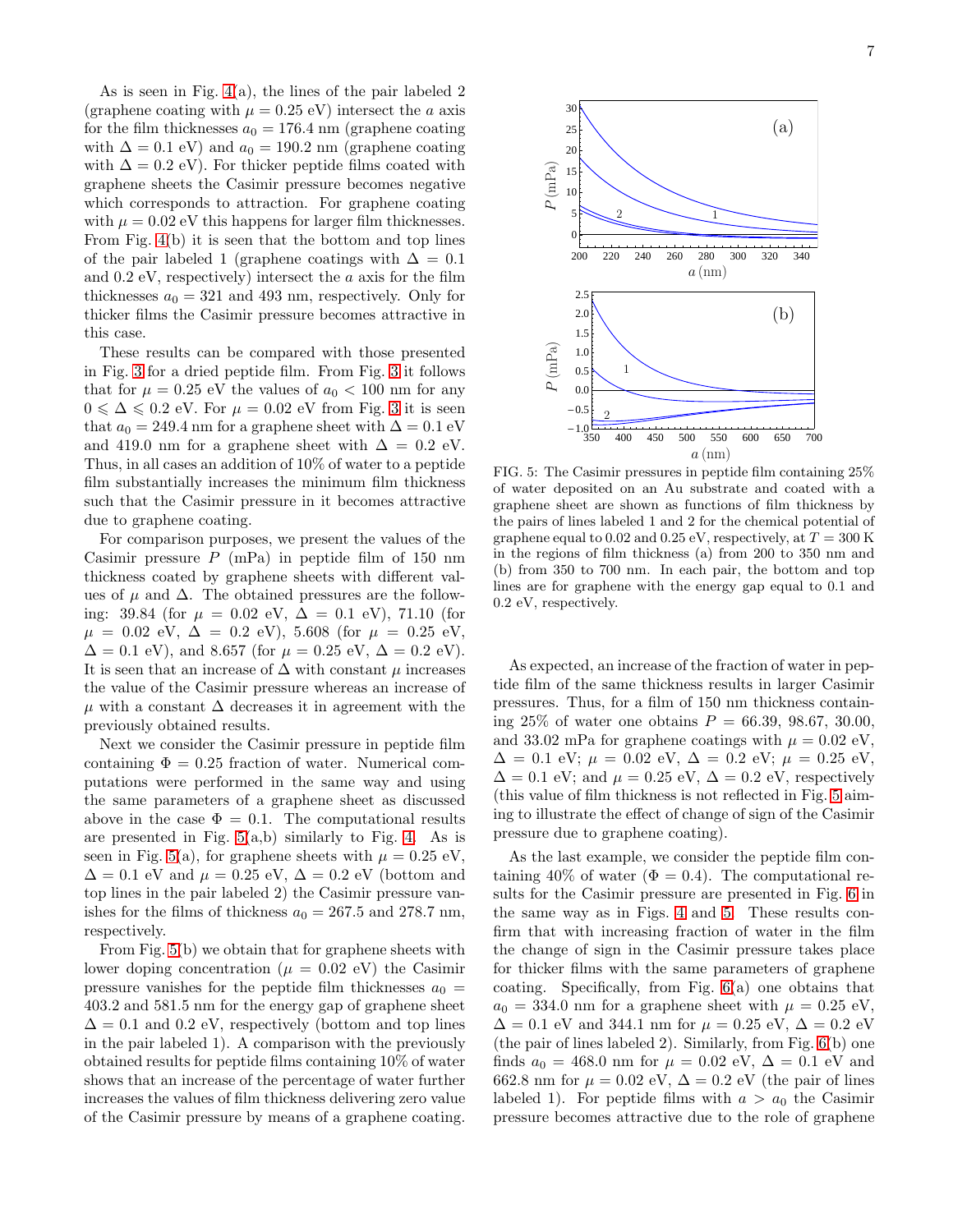

<span id="page-7-0"></span>FIG. 6: The Casimir pressures in peptide film containing 40% of water deposited on an Au substrate and coated with a graphene sheet are shown as functions of film thickness by the pairs of lines labeled 1 and 2 for the chemical potential of graphene equal to 0.02 and 0.25 eV, respectively, at  $T = 300$  K in the regions of film thickness (a) from 250 to 400 nm and (b) from 400 to 750 nm. In each pair, the bottom and top lines are for graphene with the energy gap equal to 0.1 and 0.2 eV, respectively.

coating and, thus, contributes to the film stability.

## CONCLUSIONS AND DISCUSSION

In the foregoing, we have developed the formalism allowing calculation of the fluctuation-induced Casimir pressure in the graphene-coated peptide films deposited on metallic substrates at any temperature. Within this formalism, metal and peptide are described by the frequency-dependent dielectric permittivities and graphene — by the exact polarization tensor in  $(2+1)$ dimensional space-time found in the framework of Dirac model. For film thicknesses exceeding 100 nm considered in the paper, the Matsubara frequencies contributing to the Casimir effect described by the Lifshitz theory are well in the application region of the Dirac model. Because of this, the used formalism can be considered as well justified and based on first principles of thermal quantum field theory.

The developed formalism was applied to calculate the Casimir pressure in the graphene-coated dried and containing different fractions of water peptide films deposited on a metallic (Au) substrate. In so doing the cases of a pristine graphene, either doped or gapped 8

graphene (which possesses either nonzero energy gap or nonzero chemical potential), and also both gapped and doped graphene were considered. The system of an uncoated peptide film deposited on a metallic substrate deserves attention because the Casimir pressure in this case turns out to be positive and, thus, corresponds to a repulsion by making film less stable. The coating by a graphene sheet is considered as a means to remedy this defect which may hamper using peptide films of less than a micrometer thickness deposited on metallic substrates in organic electronics.

According to our results, the presence of a graphene layer on top of a peptide film significantly decreases the value of the Casimir pressure in the film. It is shown that for the films of sufficiently large thickness  $a_0$  (which varies from about 100 nm to several hundred nanometers) the Casimir pressure vanishes and for thicker films becomes negative by contributing to their stability. Numerical computations performed for typical fractions of water in peptide films and representative values of the energy gap  $\Delta$  and chemical potential  $\mu$  of graphene coatings allowed to conclude that with increasing  $\mu$  the value of  $a_0$  decreases whereas increase of  $\Delta$  and fraction of water in the film leads to larger values of  $a_0$ .

These results have simple physical explanation. The point is that in the configuration of an uncoated peptide film on a metallic substrate all Matsubara terms in the Lishitz formula [\(2\)](#page-1-0) are positive and, thus, contribute to a repulsion. In the presence of a graphene sheet on top of peptide film, the reflection coefficient  $R_{\text{TM}}$  defined in Eq. [\(11\)](#page-2-4) contains the positive term due to the reflection coefficient  $r_{\text{TM}}^{\text{(gr)}}$  on a plane between vacuum and graphene and the negative term due to the reflection coefficient  $r_{\rm TM}^{(1,0)}$  on a plane between peptide and vacuum (a contribution of the TE polarization is much smaller than of the TM one). For  $l = 0$  the positive term in  $R_{TM}$  defined in Eq. [\(18\)](#page-3-4) is dominant, so that starting from some film thickness, when the zero-frequency Matsubara term gives the major contribution to Eq. [\(2\)](#page-1-0), the Casimir pressure turns out to be negative, i.e., attractive. An increase of  $\mu$ and  $\Delta$  leads to an increase and a decrease of the Matsubara term with  $l = 0$ , respectively, resulting in respective decrease and increase of  $a_0$ . In a similar way, an increase of the fraction of water a peptide film leads to larger  $\varepsilon_0^{(1)}$ and, thus, to larger magnitudes of the negative term in  $R_{\text{TM}}(0, y)$  in Eq. [\(18\)](#page-3-4). The latter in its turn increases the value of  $a_0$ .

Computations performed in Secs. III and IV made it possible to determine the joint action of graphene energy gap and chemical potential, as well as the fraction of water in a peptide film, on the Casimir pressure and reliably predict the combination of these parameters which result in the Casimir attraction favorable for the film stability. Taking into account that for a peptide film of 100 nm thickness containing 10% of water at  $T = 300$  K the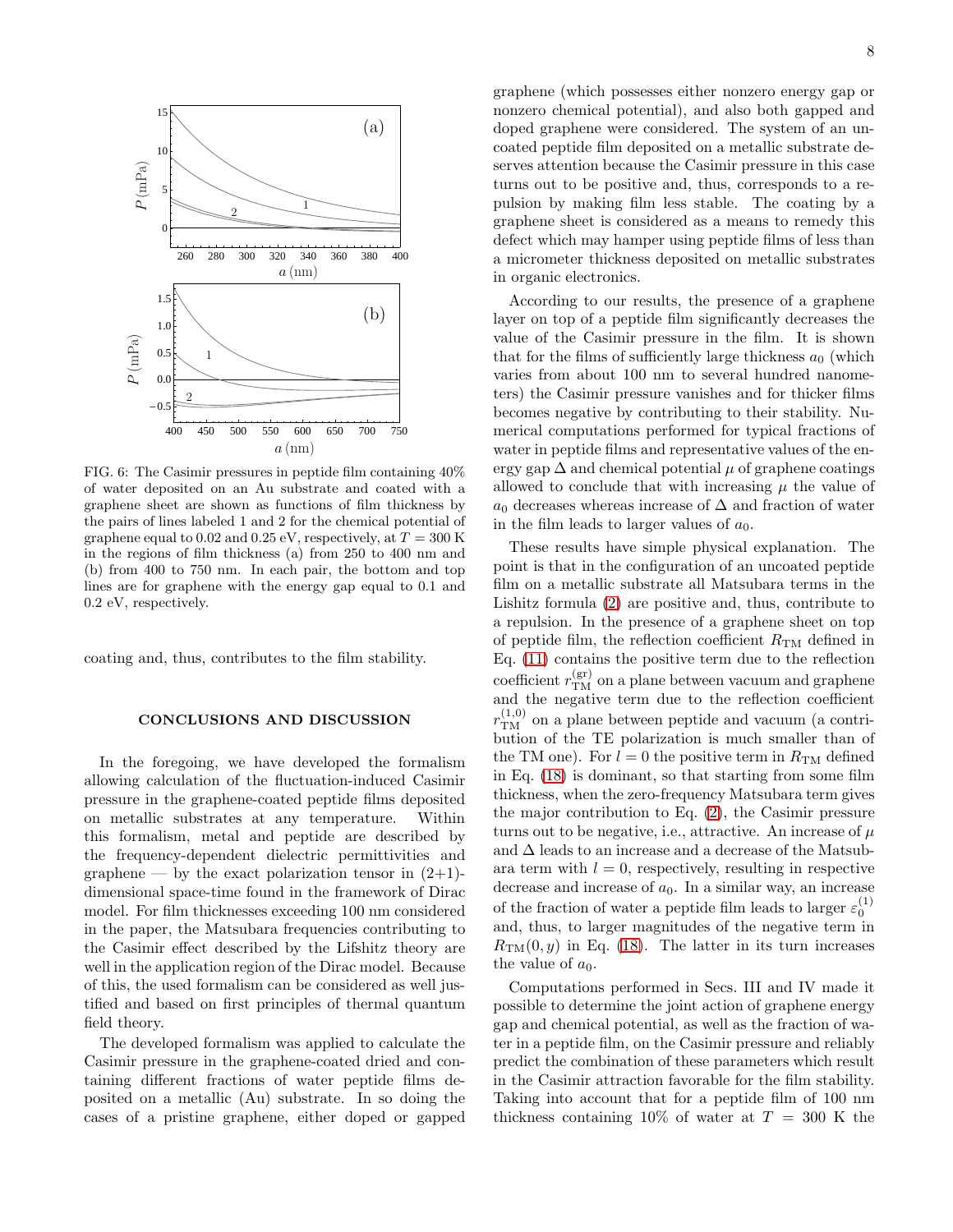fluctuation-induced free energy contributes from 5% to 20% of the total cohesive energy of a film [\[44\]](#page-9-8), one can conclude that the role of fluctuation phenomena in organic electronics is an important problem which deserves further investigation.

#### ACKNOWLEDGMENTS

The work was of E. N. V. was supported by the Russian Science Foundation under grant No. 21-72-20029. G. L. K. and V. M. M. were partially supported by the Peter the Great Saint Petersburg Polytechnic University in the framework of the Russian state assignment for basic research (project No. FSEG-2020-0024). V. M. M. was partially funded by the Russian Foundation for Basic Research, grant No. 19-02-00453 A. V. M. M. was also partially supported by the Russian Government Program of Competitive Growth of Kazan Federal University.

- <span id="page-8-0"></span>[1] G. Meller and T. Grasser (eds.), Organic Electronics (Springer, Heidelberg, 2010).
- <span id="page-8-1"></span>[2] Jingbi You, Letian Dou, Ken Yoshimura, Takehito Kato, Kenichiro Ohya, Tom Moriarty, Keith Emery, Chun-Chao Chen, Jing Gao, Gang Li, and Yang Yangb, A polymer tandem solar cell with 10.6% power conversion efficiency, Nat. Commun. 4, 1446 (2013).
- <span id="page-8-2"></span>[3] Lingxian Meng, Yamin Zhang, Xiangjian Wan, Chenxi Li, Xin Zhang, Yanbo Wang, Xin Ke, Zuo Xiao, Liming Ding, Ruoxi Xia, Hin-Lap Yip, Yong Cao, and Yongsheng Chen, Organic and solution-processed tandem solar cells with 17.3% efficiency, Science 361, 1094 (2018).
- <span id="page-8-3"></span>[4] C. D. Dimitrakopoulos and P. R. L. Malenfant, Organic thin film transistors for large area electronics, Adv. Mater. 14, 99 (2002).
- [5] M. E. Gershenson, V. Podzorov, and A. F. Morpurgo, Colloquium: Electronic transport in single-crystal organic transistors, Rev. Mod. Phys. 78, 973 (2006).
- [6] Chun-Yi Lee, Jenn-Chang Hwang, Yu-Lun Chueh, Ting-Hao Chang, Yi-Yun Cheng, and Ping-Chiang Lyu, Hydrated bovine serum albumin as the gate dielectric material for organic field-effect transistors, Org. Electr. 14, 2645 (2013).
- <span id="page-8-4"></span>[7] Mingchao Ma, Xinjun Xu, Leilei Shi, and Lidong Li, Organic field-effect transistors with a low driving voltage using albumin as the dielectric layer, RSC Advances 4, 58720 (2014).
- <span id="page-8-5"></span>[8] Hiroki Uoyama, Kenichi Goushi, Katsuyuki Shizu, Hiroko Nomura, and Chihaya Adachi, Highly efficient organic light-emitting diodes from delayed fluorescence, Nature 492, 234 (2012).
- <span id="page-8-6"></span>[9] Qisheng Zhang, Bo Li, Shuping Huang, Hiroko Nomura, Hiroyuki Tanaka, and Chihaya Adachi, Efficient blue organic light-emitting diodes employing thermally activated delayed fluorescence, Nat. Photon. 8, 326 (2014).
- <span id="page-8-7"></span>[10] M. Natesan and R. G. Ulrich, Protein microarrays, and biomarkers of infection disease, Int. J. Mol. Sci. 11, 5165

(2010).

- [11] C.-K. Chou, N. Jing, H. Yamaguchi, P.-H. Tsou, H.- H. Lee, C.-T. Chen, Y.-N. Wang, S. Hong, C. Su, J. Kameoka, and M.-C. Hung, Rapid detection of twoprotein interaction with a single fluorophore by using a microfluidic device, Analyst 135, 2907 (2010).
- <span id="page-8-8"></span>[12] H. Chandra, P. J. Reddy, and S. Srivastava, Protein microarrays and novel detection platforms, Expert Rev. Proteomics 8, 61 (2011).
- <span id="page-8-9"></span>[13] Bin Zheng, D. T. Haynie, Hua Zhong, K. Sabnis, V. Surpuriya, N. Pargaonkar, G. Sharma, and K. Vistakula, Design of peptides for thin films, coatings and microcapsules for applications in biotechnology, J. Biomater. Sci., Polymer Edit. 16, 285 (2005).
- [14] B. Li, D. T. Haynie, N. Palath, and D. Janisch, Nano-Scale Biomimetics: Fabrication and Optimization of Stability of Peptide-Based Thin Films, J. Nanosci. Nanotech. 5, 2042 (2005).
- [15] M. Righi, G. L. Puleo, I. Tonazzini, G. Giudetti, M. Cecchini, and S. Micera, Peptide-based coatings for flexible implantable neural interfaces, Sci. Reports 8, 502 (2018).
- [16] T. Guterman and E. Gazit, Toward peptide-based bioelectronics: reductionist design of conductive pili mimetics, Bioelectron. Med. (Lond.) 1, 131 (2018).
- [17] J. Yu, J. R. Horsley, and A. D. Abell, Peptides as Bio-Inspired Electronic Materials: An Electrochemical and First-Principles Perspective, Acc. Chem. Res. 51, 2237 (2018).
- [18] S. S. Panda, H. E. Katz, and J. D. Tovar, Solid-state electrical applications of protein and peptide based nanomaterials, Chem. Soc. Rev. 47, 3640 (2018).
- <span id="page-8-10"></span>[19] A. Arul, S. Sivagnanam, A. Dey, O. Mukherjee, S. Ghosh, and P. Das, The design and development of short peptidebased novel smart materials to prevent fouling by the formation of non-toxic and biocompatible coatings, RSC Advances 10, 13420 (2020).
- <span id="page-8-11"></span>[20] U. Haas, A. Haase, V. Satzinger, H. Pichler, G. Leising, G. Jakopic, B. Stadlober, R. Houbertz, G. Domann, and A. Schmitt, Hybrid polymers as tunable and directlypatternable gate dielectrics in organic thin-film transistors, Phys. Rev. B 73, 235339 (2006).
- [21] L. Romaner, G. Heimel, J.-L. Brédas, A. Gerlach, F. Schreiber, R. L. Johnson, J. Zegenhagen, S. Duhm, N. Koch, and E. Zojer, Impact of Bidirectional Charge Transfer and Molecular Distortions on the Electronic Structure of a Metal-Organic Interface, Phys. Rev. Lett. 99, 256801 (2007).
- [22] H. Yamane, A. Gerlach, S. Duhm, Y. Tanaka, T. Hosokai, Y. Y. Mi, J. Zegenhagen, N. Koch, H. Seki, and F. Schreiber, Site-Specific Geometric and Electronic Relaxations at Organic-Metal Surfaces, Phys. Rev. Lett. 105, 046103 (2010).
- [23] M. G. Helander, M. T. Greiner, Z. B. Wang, and Z. H. Lu, Effect of electrostatic screening on apparent shifts in photoemission spectra near metal/organic interfaces, Phys. Rev. B 81, 153308 (2010).
- [24] A. V. Nenashev, S. D. Baranovskii, M. Wiemer, F. Jansson, R. Österbacka, A. V. Dvurechenskii, and F. Gebhard, Theory of exciton dissociation at the interface between a conjugated polymer and an electron acceptor, Phys. Rev. B 84, 035210 (2011).
- [25] S. Ciuchi and S. Fratini, Electronic transport and quantum localization effects in organic semiconductors, Phys.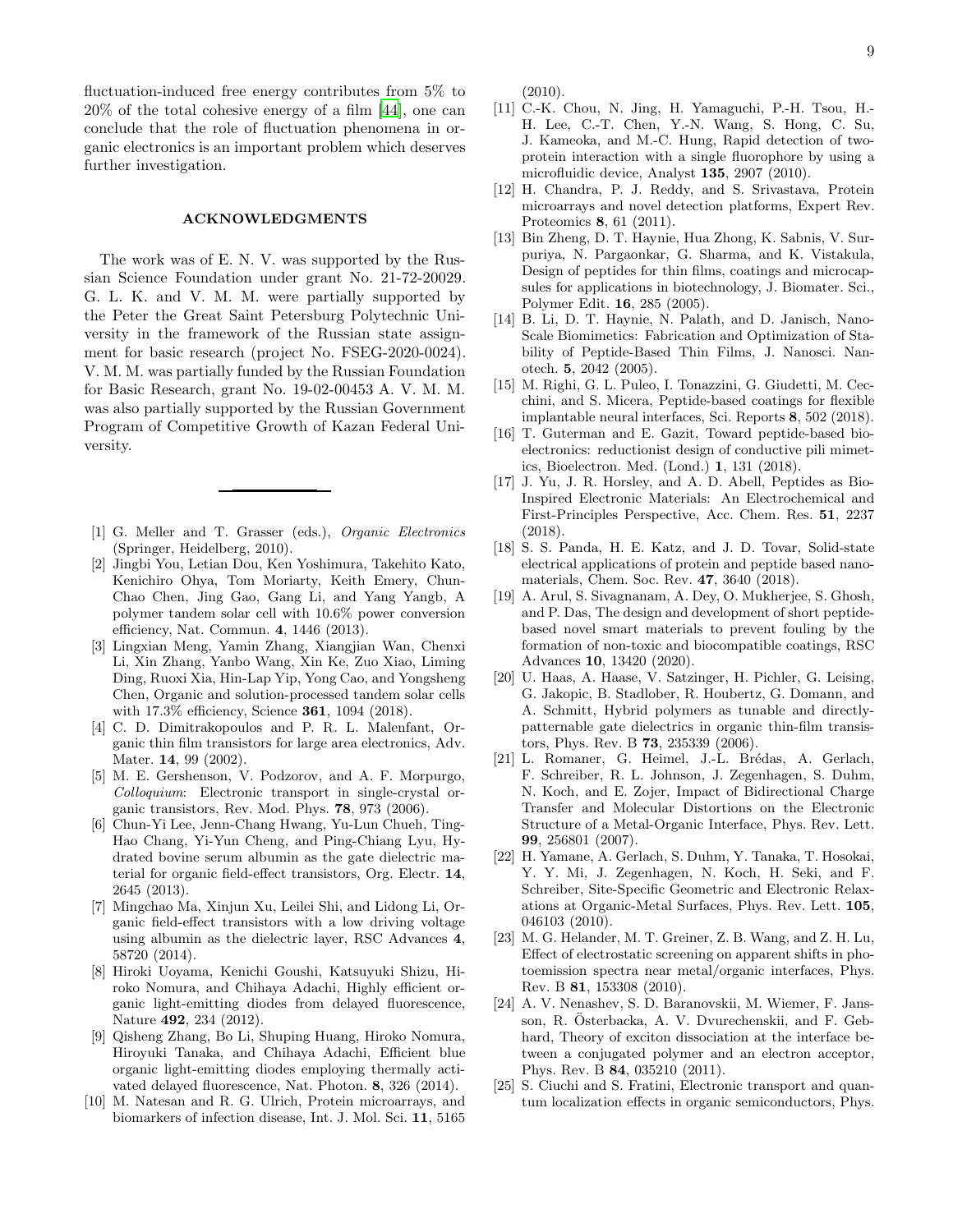Rev. B 86, 245201 (2012).

- [26] S. Pittner, D. Lehmann, D. R. T. Zahn, and V. Wagner, Charge transport analysis of poly(3-hexylthiophene) by electroreflectance spectroscopy, Phys. Rev. B 87, 115211 (2013).
- [27] Shota Ono and Kaoru Ohno, Minimal model for charge transfer excitons at the dielectric interface. Phys. Rev. B 93, 121301(R) (2016).
- [28] Yuhan Zhang, Jingsi Qiao, Si Gao, Fengrui Hu, Daowei He, Bing Wu, Ziyi Yang, Bingchen Xu, Yun Li, Yi Shi, Wei Ji, Peng Wang, Xiaoyong Wang, Min Xiao, Hangxun Xu, Jian-Bin Xu, and Xinran Wang, Probing Carrier Transport and Structure-Property Relationship of Highly Ordered Organic Semiconductors at the Two-Dimensional Limit, Phys. Rev. Lett. 116, 016602 (2016).
- [29] K. Stallberg, A. Namgalies, and U. Höfer, Photoluminescence study of the exciton dynamics at PTCDA/noblemetal interfaces, Phys. Rev. B 99, 125410 (2019).
- <span id="page-9-0"></span>[30] C. Metzger, M. Graus, M. Grimm, G. Zamborlini, V. Feyer, M. Schwendt, D. Lüftner, P. Puschnig, A. Schöll, and F. Reinert, Plane-wave final state for photoemission from nonplanar molecules at a metal-organic interface, Phys. Rev. B 101, 165421 (2020).
- <span id="page-9-1"></span>[31] V. A. Parsegian, Van der Waals Forces: A Handbook for Biologists, Chemists, Engineers, and Physicists (Cambridge University Press, Cambridge, 2005).
- <span id="page-9-2"></span>[32] M. Bordag, G. L. Klimchitskaya, U. Mohideen, and V. M. Mostepanenko, Advances in the Casimir Effect (Oxford University Press, Oxford, 2015).
- <span id="page-9-3"></span>[33] E. M. Lifshitz and L. P. Pitaevskii, Statistical Physics, Pt. II (Pergamon Press, Oxford, 1980).
- <span id="page-9-4"></span>[34] V. A. Parsegian and B. W. Ninham, Application of the Lifshitz theory to the calculation of van der Waals forces across thin lipid films, Nature 224, 1197 (1972).
- [35] S. Nir, Van der Waals interactions between surfaces of biological interest, Progr. Surf. Sci. 8, 1 (1976).
- [36] C. M. Roth, B. L. Neal, and A. M. Lenhoff, Van der Waals interactions involving proteins, Biophys. J. 70, 977 (1996).
- <span id="page-9-5"></span>[37] Bing-Sui Lu and R. Podgornik, Effective interactions between fluid membranes, Phys. Rev. E 92, 022112 (2015).
- <span id="page-9-6"></span>[38] G. L. Klimchitskaya and V. M. Mostepanenko, Casimir free energy of metallic films: Discriminating between Drude and plasma model approaches, Phys. Rev. A 92, 042109 (2015).
- [39] G. L. Klimchitskaya and V. M. Mostepanenko, Casimir and van der Waals energy of anisotropic atomically thin metallic films, Phys. Rev. B 92, 205410 (2015).
- [40] G. L. Klimchitskaya and V. M. Mostepanenko, Casimir free energy and pressure for magnetic metal films, Phys. Rev. B 94, 045404 (2016).
- [41] G. L. Klimchitskaya and V. M. Mostepanenko, Characteristic properties of the Casimir free energy for metal films deposited on metallic plates, Phys. Rev. A 93, 042508 (2016).
- [42] G. L. Klimchitskaya and V. M. Mostepanenko, Lowtemperature behavior of the Casimir free energy and entropy of metallic films, Phys. Rev. A 95, 012130 (2017).
- <span id="page-9-7"></span>[43] G. L. Klimchitskaya and V. M. Mostepanenko, Casimir free energy of dielectric films: Classical limit, lowtemperature behavior and control, J. Phys.: Condens. Matter 29, 275701 (2017).
- <span id="page-9-8"></span>[44] M. A. Baranov, G. L. Klimchitskaya, V. M. Mostepanenko, and E. N. Velichko, Fluctuation-induced free en-

ergy of thin peptide films, Phys. Rev. E 99, 022410 (2019).

- <span id="page-9-9"></span>[45] G. Löffler, H. Schreiber, and O. Steinhauser, Calculation of the Dielectric Properties of a Protein and its Solvent: Theory and a Case Study, J. Mol. Biol. 270, 520 (1997).
- <span id="page-9-10"></span>[46] P. Adhikari, A. M. Wen, R. H. French, V. A. Parsegian, N. F. Steinmetz, R. Podgornik, and W.-Y. Ching, Electronic Structure, Dielectric Response, and Surface Charge Distribution of RGD (1FUV) Peptide, Sci. Reports. 4, 5605 (2014).
- <span id="page-9-11"></span>[47] E. N. Velichko, M. A. Baranov, and V. M. Mostepanenko, Change of sign in the Casimir interaction of peptide films deposited on a dielectric substrate, Mod. Phys. Lett. A 35, 2040020 (2020).
- <span id="page-9-12"></span>[48] V. M. Mostepanenko, E. N. Velichko, and M. A. Baranov, Role of Electromagnetic Fluctuations in Organic Electronics, J. Electr. Sci. Tech. 18, 100023 (2020).
- <span id="page-9-13"></span>[49] G. L. Klimchitskaya, V. M. Mostepanenko, and E. N. Velichko, Effect of increased stability of peptidebased coatings in the Casimir regime via nanoparticle doping, Phys. Rev. B 102, 161405(R) (2020).
- <span id="page-9-14"></span>[50] G. L. Klimchitskaya, U. Mohideen, and V. M. Mostepanenko, Theory of the Casimir interaction for graphenecoated substrates using the polarization tensor and comparison with experiment, Phys. Rev. B 89, 115419 (2014).
- <span id="page-9-15"></span>[51] A. H. Castro Neto, F. Guinea, N. M. R. Peres, K. S. Novoselov, and A. K. Geim, The electronic properties of graphene, Rev. Mod. Phys. 81, 109 (2009).
- <span id="page-9-16"></span>[52] M. Bordag, I. V. Fialkovsky, D. M. Gitman, and D. V. Vassilevich, Casimir interaction between a perfect conductor and graphene described by the Dirac model, Phys. Rev. B 80, 245406 (2009).
- <span id="page-9-17"></span>[53] I. V. Fialkovsky, V. N. Marachevsky, and D. V. Vassilevich, Finite-temperature Casimir effect for graphene, Phys. Rev. B 84, 035446 (2011).
- <span id="page-9-18"></span>[54] G. Bimonte, G. L. Klimchitskaya, and V. M. Mostepanenko, Thermal effect in the Casimir force for graphene and graphene-coated substrates: Impact of nonzero mass gap and chemical potential, Phys. Rev. B 96, 115430 (2017).
- <span id="page-9-19"></span>[55] C. Henkel, G. L. Klimchitskaya, and V. M. Mostepanenko, Influence of chemical potential on the Casimir-Polder interaction between an atom and gapped graphene or graphene-coated substrate, Phys. Rev. A 97, 032504 (2018).
- <span id="page-9-20"></span>[56] M. Bordag, G. L. Klimchitskaya, V. M. Mostepanenko, and V. M. Petrov, Quantum field theoretical description for the reflectivity of graphene, Phys. Rev. D 91, 045037 (2015); 93, 089907(E) (2016).
- <span id="page-9-21"></span>[57] M. Bordag, I. Fialkovskiy, and D. Vassilevich, Enhanced Casimir effect for doped graphene, Phys. Rev. B 93, 075414 (2016); **95**, 119905(E) (2017).
- <span id="page-9-22"></span>[58] G. L. Klimchitskaya and V. M. Mostepanenko, Origin of large thermal effect in the Casimir interaction between two graphene sheets, Phys. Rev. B 91, 174501 (2015).
- <span id="page-9-23"></span>[59] Handbook of Optical Constants of Solids, ed. E. D. Palik (Academic, New York, 1985).
- <span id="page-9-24"></span>[60] G. L. Klimchitskaya, U. Mohideen, and V. M. Mostepanenko, The Casimir force between real materials: Experiment and theory, Rev. Mod. Phys. 81, 1827 (2009).
- <span id="page-9-25"></span>[61] L. M. Woods, D. A. R. Dalvit, A. Tkatchenko, P. Rodriguez-Lopez, A. W. Rodriguez, and R. Podgornik, Materials perspective on Casimir and van der Waals in-